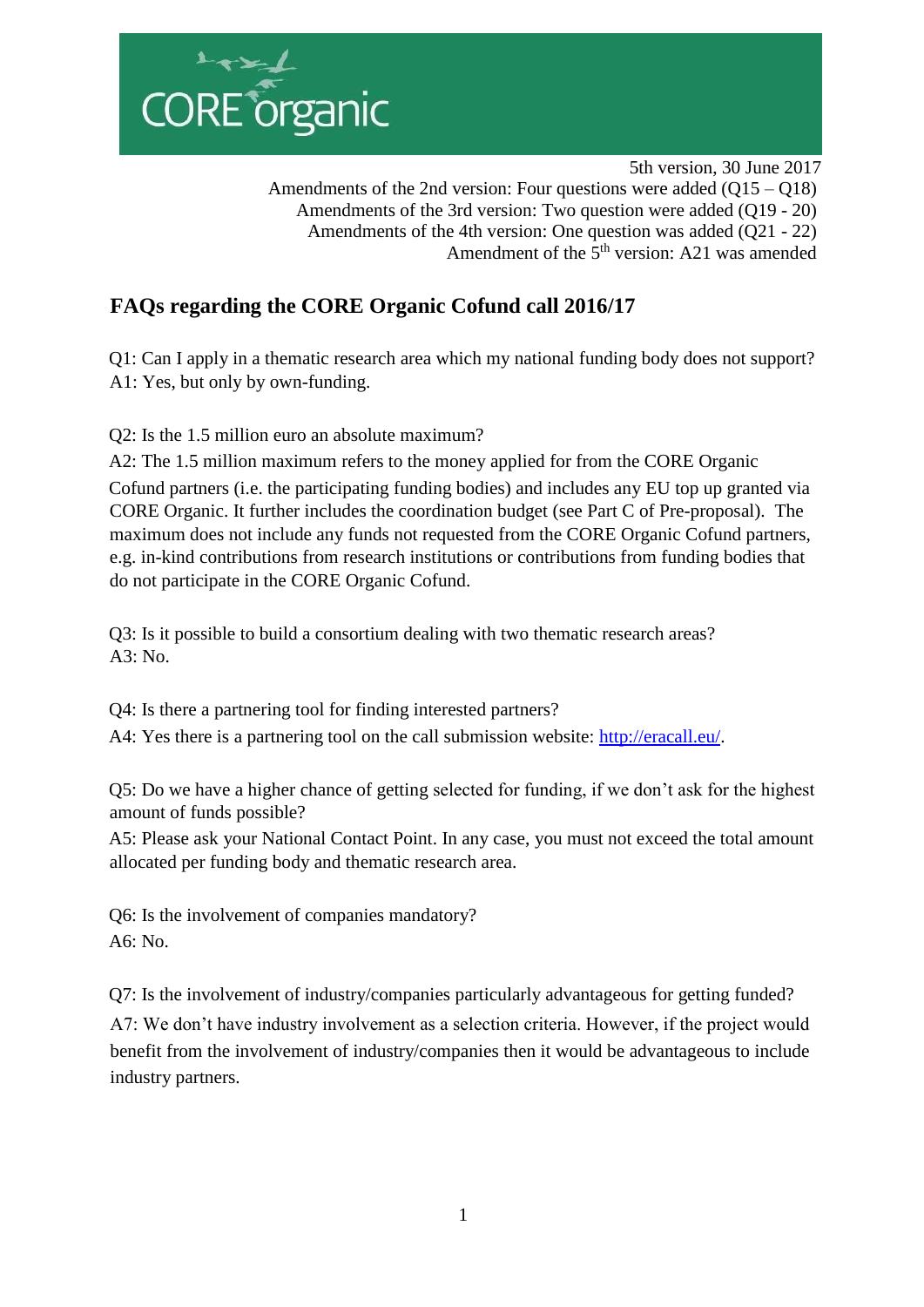Q8: Who are the independent evaluators (sector and scientific experts)?

A8: The identity of the experts will be treated confidentially. They are selected by the funding bodies. Evaluators will only see your application after having signed a no-conflict of interest agreement based on the names and institutions of the partners in the proposals.

Q9: My funding body does not support thematic research area 2 which would be my preferred thematic research area, can I apply for thematic research area 1 focusing on a question within thematic research area 2?

A9: You better focus on the thematic research area you apply for. If not, the funding bodies and experts will evaluate the relevance of the project to the thematic research area as low.

Q10: Are countries from outside the countries participating in the call eligible? Do they count as one of the minimum 5 partners per Consortium? Can countries from outside Europe apply e.g. India? Do the projects, which involve partners from outside countries have advantages in the evaluation process compared to other projects?

A10: Partners from countries not taking part in the call are welcome to join the project proposal, but they do not count as one of the minimum five eligible countries/ proposal. Partners from outside Europe are welcome. To involve a partner from countries outside the call does not give any advantage to proposals not involving countries from outside the call. The coordinator should be aware that there will be no national funding body to assist the coordinator in case of non-compliance of a partner from countries not taking part in the call.

Q11: Do Wallonia and Flanders count as two countries? A11: Yes.

Q12: Do the partners of a project have to register in the submission tool?

A12: Yes, they must register and add their partner information and budget plan.

Q13: Who pays the coordination costs?

A13: Coordination costs can be applied for at CORE Organic Cofund directly. (See Part C of Pre-proposal). This means that the coordination costs do not need to be covered by the coordinator's national funding body.

Q14: How do I create a pre-proposal?

A14:

- 1. Log in
- 2. Click Cofund call (green)
- 3. a) click Create new proposal (blue), fill in, then save

b) thereafter, instead of step 3A, choose:

My proposals > under Workspace (black, right), click on Workspace (blue) 4. Under Application (green, black) continue on the left side with the blue menu Keep saving new input at the bottom of each page.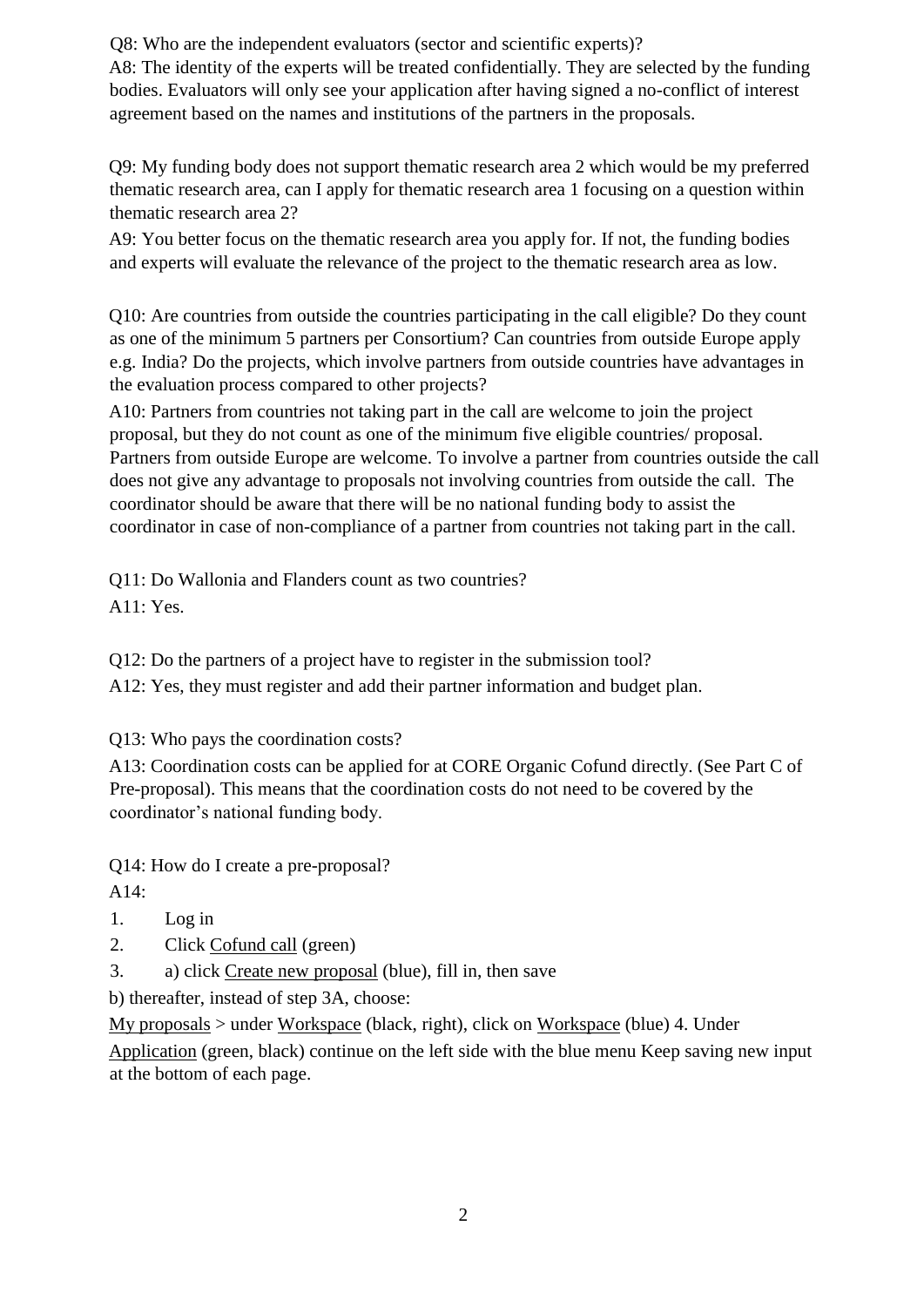Q15: What are "Indirect costs" and what is the difference between "Indirect costs" and "Other costs"?

A15: Indirect costs typically are the so called overhead costs, whereas "Other costs" is a category for all costs that do not fit under any of the categories provided in the budget template.

Q16: Coordination budget: What is the difference between "project meetings" and "CORE

Organic Cofund research seminars"

A16: "Project meetings" are meetings of the partners / WP leaders of your transnational research consortium. In a 3-year project, you will typically have one meeting per year. Travel costs, also the coordinator's travel costs for project meetings, are to be requested from the national funding bodies.

"CORE Organic Cofund research seminars" are seminars to which CORE Organic will invite the project coordinators to present their research. The meeting costs will be covered by CORE Organic. Coordinators can request travel costs for these research seminars within the coordination budget.

Q17: Coordination budget: Which costs may be included under "Catering in connection to project meetings" and where can they be written? (also see Q16)

A17: Travel costs, also the coordinator's travel costs for project meetings, are to be requested from the national funding bodies. Usually, these travel budgets cover expenses for lunch and dinner. The catering costs should therefore mainly refer to coffee, water, cookies and fruit.

Catering costs should be written in the budget table under "Other costs".

Q18: Coordination budget: How is the budget table for the coordination budget to be filled in? A18: Please declare (pt.s from the list from p. 8 Call Announcement) pt. 1 (Travels) >> Travel & subsistence

pt. 2 (Person months) >> Person months / Person costs pt. 3 (Overhead) >> Indirect costs pt. 4 (Catering) >> Other costs pt. 5 (Other costs) >> Other costs

Q19: Part B of full proposal (Description of Work):

Does the text in the tables (e.g. of deliverables and milestones) count for the maximum number of characters?

A19: Yes

Q20: For writing the full proposal, does a new proposal have to be created in the online tool (> "Create new proposal")?

A20: No, the full proposal shall be based on the pre-proposal and submitted within the corresponding workspace in the online tool.

*Continued on page 4*